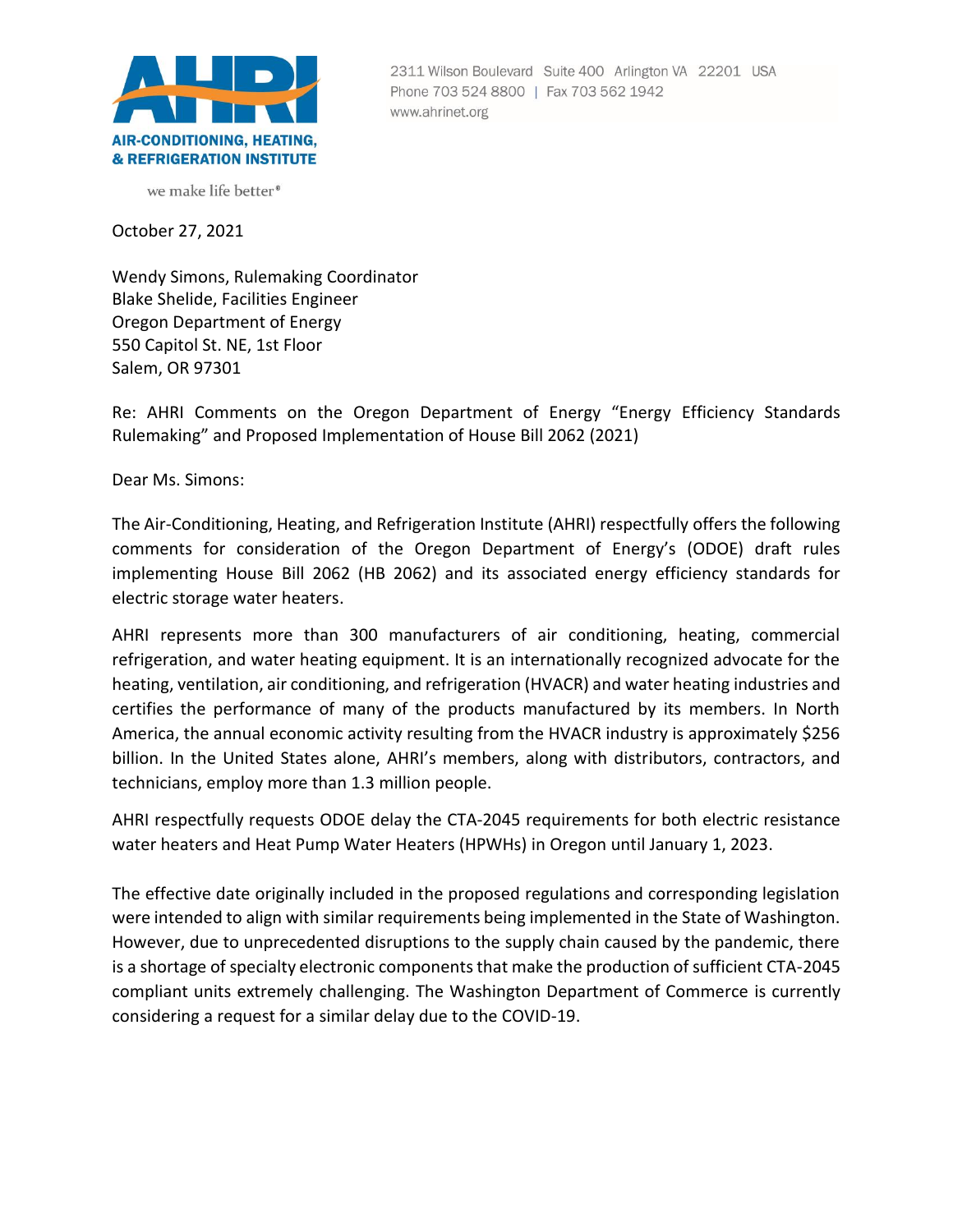If the CTA-2045 requirements become effective on the dates proposed during this supply chain disruption, specifically the shortage of specialty electronic components, it will make the production of a sufficient number of CTA-2045 compliant units for Oregon extremely challenging. Ultimately, due to forces outside of industry's control, there is a risk of creating product shortages. This could lead to an increase in the price of compliant equipment and may result in gaps in access to hot water for families and businesses.

Given the long lead times cited in the original request, the implementation of these requirements for both electric resistance water heaters and heat pump water heaters should be extended until January 1, 2023. This delay will allow sufficient time for the supply chain to recover and for manufacturers to transition. We also strongly encourage ODOE to coordinate directly with the Washington Department of Commerce to ensure effective dates for these standards are harmonized.

Finally, we appreciate the opportunity to provide these comments. We would greatly appreciate a meeting to discuss this important issue. Please contact me directly at [kbergeron@ahrinet.org.](mailto:kbergeron@ahrinet.org)

Sincerely,

Hyl Buynor

Kyle Bergeron Regulatory Engineer

cc: Helen Walter-Terrinoni, Vice President of Regulatory Affairs, AHRI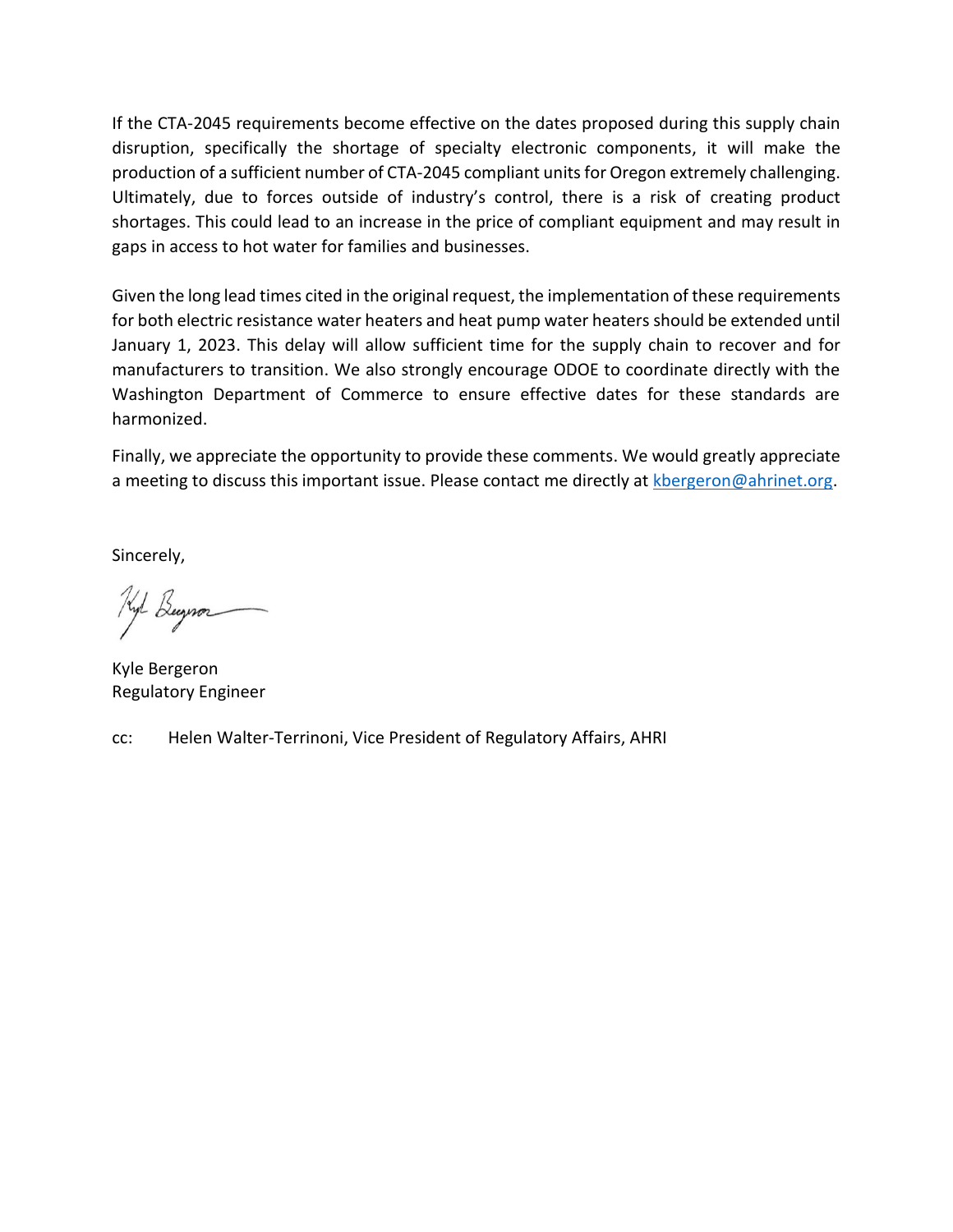

October 27, 2021

Wendy Simons Blake Shelide

Oregon Department of Energy 550 Capitol St. NE, 1st Floor Salem, OR 97301

## **RE: Proposed update to Oregon computer and computer monitor efficiency standard**

Dear Ms. Simons and Mr. Shelide,

Please accept these comments on behalf of the Appliance Standards Awareness Project (ASAP). ASAP is a project of the American Council for an Energy Efficient Economy with a steering committee that includes representatives from energy efficiency, consumer and environmental advocacy groups, state government, and utilities. ASAP works to advance cost-effective appliance efficiency standards at the federal and state level.

Oregon has long been a leader in adopting money-saving appliance efficiency standards. Since 2007, the state has adopted efficiency standards for 2[1](#page-2-0) products.<sup>1</sup> HB 2062 continued this tradition by adopting standards for an additional 10 products, including computers and computer monitors. ASAP estimates by 2035 these new standards in total will annually save Oregonians \$100 million on utility bills, 3.5 billion gallons of water, and 111,000 metric tons of carbon dioxide. [2](#page-2-1) These savings will be seen across all of Oregon, keeping dollars in consumer's pockets and pollution out of the air.

We appreciate and encourage the proposed alignment of Oregon's computer and computer monitor standards with those adopted by California in December 2020. Washington state is also currently considering aligning its computer and computer monitor standards with the December 2020 California standards, which if adopted would create uniformity across the three west coast states. $3$ 

Adopting efficiency standards are a low-cost way for Oregon to cut energy waste, save money on utility bills, and reduce greenhouse gases – helping achieve the state's climate emissions reduction and clean energy goals. Thank you for proposing this update to the computer and computer monitor standard and we encourage its adoption.

Sincerely,

Brian Fadie State Policy Associate Appliance Standards Awareness Project

<span id="page-2-0"></span><sup>&</sup>lt;sup>1</sup> For a full list see ASAP's "Energy and Water Efficiency Standards Adopted by State" found at[: https://appliance](https://appliance-standards.org/sites/default/files/State_status_May_2020.pdf)[standards.org/sites/default/files/State\\_status\\_May\\_2020.pdf](https://appliance-standards.org/sites/default/files/State_status_May_2020.pdf)

<span id="page-2-1"></span><sup>&</sup>lt;sup>2</sup> [ASAP savings report for Oregon 2021 proposed products.](https://appliance-standards.org/sites/default/files/Oregon%20Appliance%20Standards%20Savings%20Report%20%282021%20proposed%20products%29.pdf)

<span id="page-2-2"></span><sup>3</sup> [See WSR 21-19-143](https://www.commerce.wa.gov/wp-content/uploads/2021/09/WSR-21-19-143.pdf)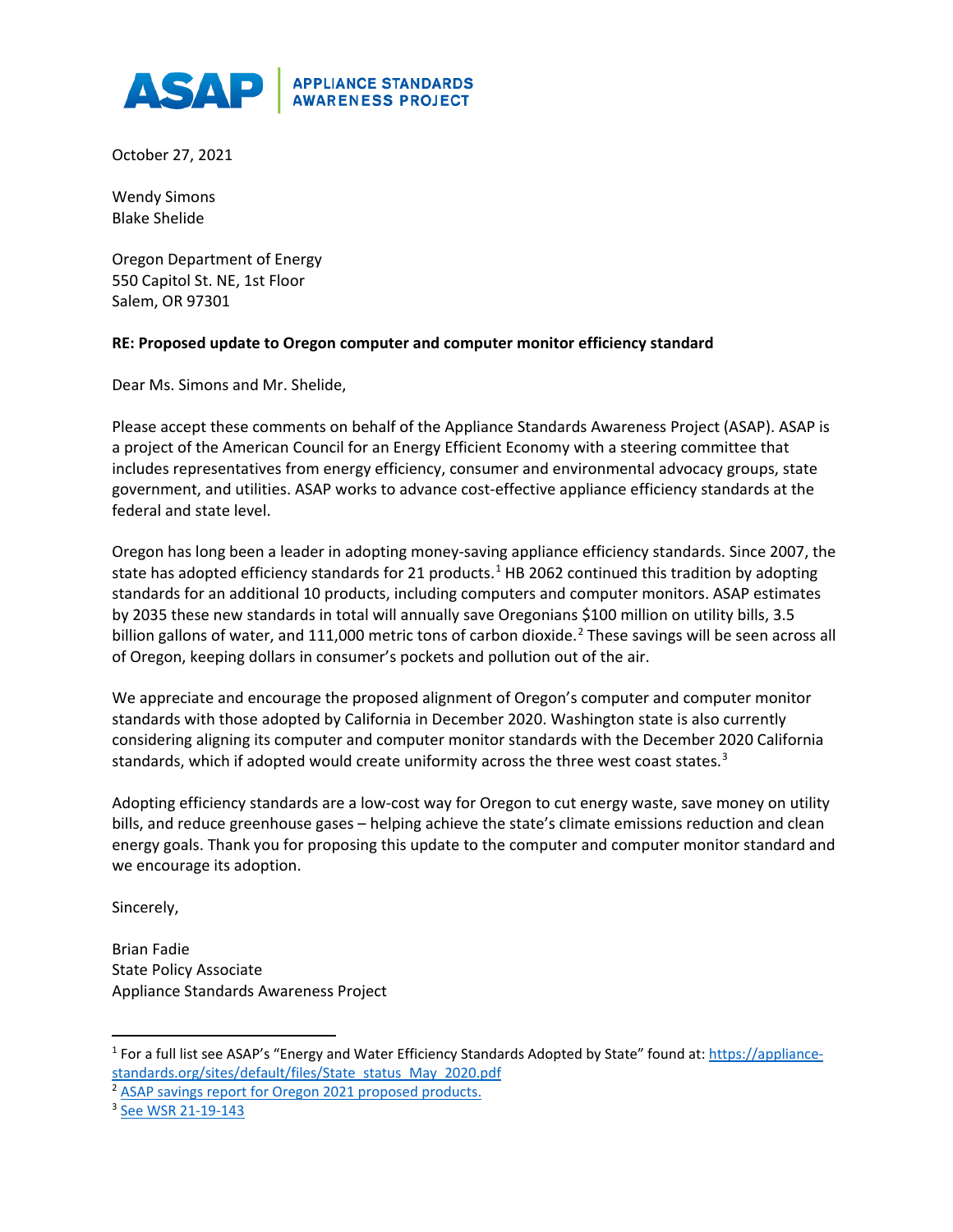October 18, 2021



Blake Shelide, Facilities Engineer Wendy Simons, Rulemaking Coordinator Oregon Department of Energy 550 Capitol St. NE, 1st Floor Salem, OR 97301

## Reference: **HB 2062 Energy Efficiency Standards Rules Public Hearing**

NEEA respectfully submits the following comments for consideration to the public proceeding for House Bill 2062

The Northwest Energy Efficiency Alliance (NEEA) is an alliance of more than 140 utilities and energy efficiency organizations working on behalf of more than 13 million energy consumers. NEEA is dedicated to accelerating both electric and natural gas energy efficiency, leveraging its regional partnerships to advance the adoption of energy-efficient products, services, and practices.

NEEA is committed to the adoption of electric grid connectivity technology in water heating to increase energy efficiency and reduce carbon output. We support the requirements of the State of on Oregon for including CTA-2045 grid connectivity in water heaters (both electric resistance and electric heat pump water heaters). Unfortunately, an unforeseen and insurmountable industry-wide shortage of the components necessary for the production of CTA-2045-equipped electric water heaters makes it impossible to both comply with the current rule and meet the water heating needs of Oregonians. These supply chain issues are due to COVID-19-related challenges that are affecting all aspects of our economy. Therefore, we support a temporary suspension of enforcement of the CTA-2045 requirement (for both electric resistance and electric heat pump water heaters). We believe that such a suspension will ultimately produce higher energy efficiencies than any available alternative.

In our separate and confidential discussions with six water heater manufacturers representing approximately 98 percent of the water heater market, the CTA-2045 requirement in conjunction with the component shortage would clearly produce outcomes in conflict with its intended goals and would negatively impact the end consumer.

Faced with decisions for allocating lower supplies of electronic components, including an insufficient inventory of CTA 2045 specific components, manufacturers claim they would prioritize electric resistance models, in line with customer demand, and in some instances prioritize supplying non CTA 2045 markets outside the Pacific Northwest. As you may know, by a nine-to-one ratio the Pacific Northwest market chooses electric resistance water heaters over heat pump water heaters for all electric storage water heaters installed.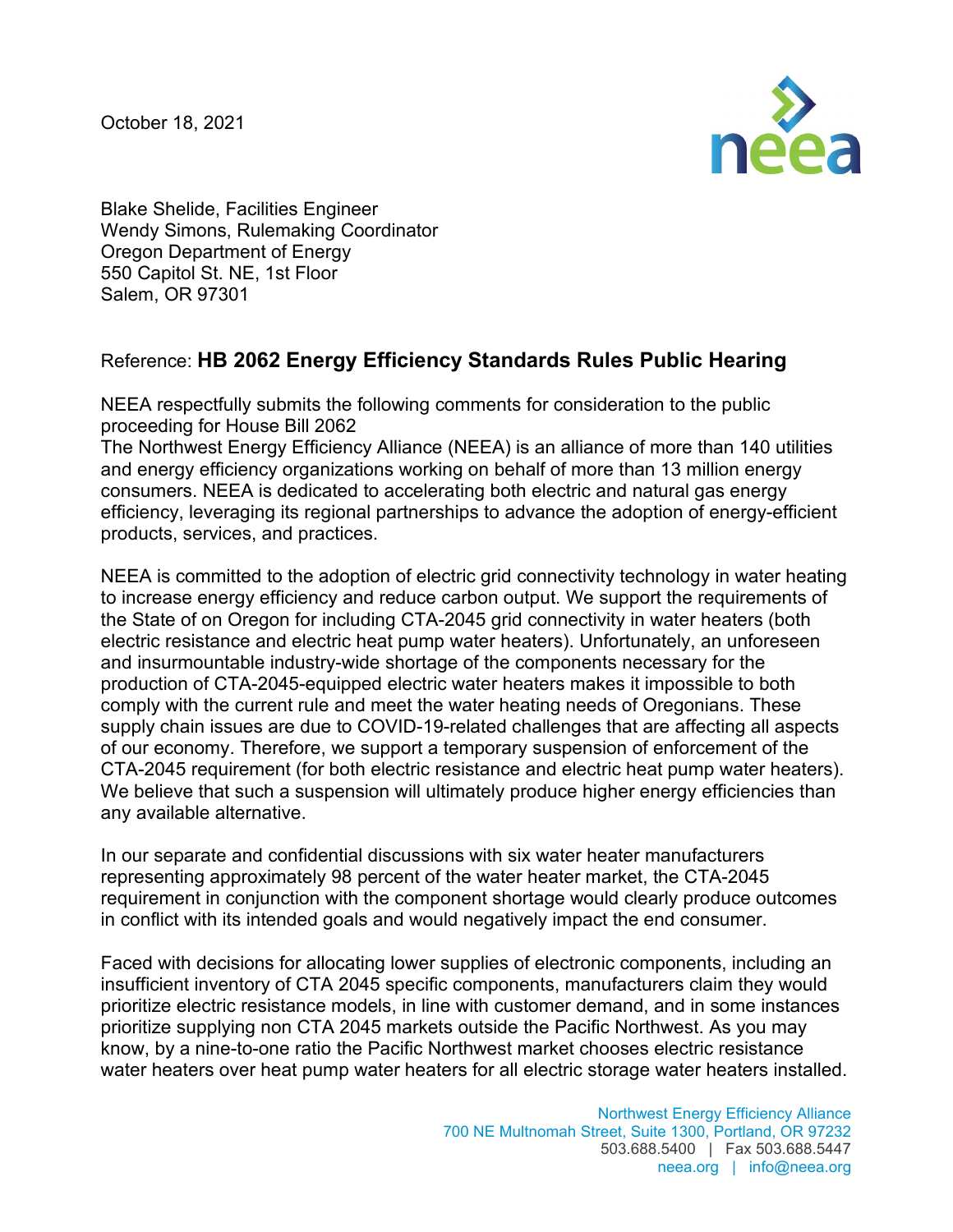Whereas heat pump water heaters are installed at a much higher percentage in new construction homes and NEEA and the State would like to see that continue. The efficiency benefit of heat pump technology over resistance heating far outweighs the benefit of grid connectivity at this point. Water heater manufacturers are committed to meeting 100% of the demand for heat pump water heaters but will be unable to do so with a CTA-2045 requirement at this time.

Of all the practical electric water heating technologies available today, heat pump water heaters are the only energy-efficient option and are the clear choice for attaining long-term sustainability goals in the Pacific Northwest. Even without communication with a grid operator, heat pump water heaters have lower on-peak power use, shift load to more favorable times of the day, and use less total energy than electric resistance.

Despite this, heat pump water heaters have a low market penetration and face a number of barriers to widespread adoption. While NEEA would prefer that they be installed with CTA-2045 capabilities, removing barriers to their growth is more important. A nonconnected heat pump water heater is still a more energy-efficient solution than any connected electric resistance water heater.

To achieve the greatest energy efficiencies, reduce carbon output, and preserve Oregonians' choice of high-efficiency water heaters, allowing the sale of non-connected electric water heaters is necessary at the present time.

In recognition of the market conditions identified above NEEA is temporarily postponing its requirement of CTA 2045 in the Advanced Water Heating Specification 7.0 and forthcoming 8.0. We currently expect the supply issue to be resolved by July 1, 2022, but will continue to assess the supply chain to adjust the duration of this requirement suspension.

NEEA has discussed our position with a couple other energy efficiency advocates and some of our electric funders they too align with our goal to have as many heat pump water heaters installed in as many places as is viably possible. They share our regret over the infeasibility of broader CTA-2045 adoption over the next several months and agree with the importance of prioritizing heat pump technology over inefficient alternatives. They support the temporary suspension of the CTA-2045 requirement in the Advanced Water Heating Specification and in the states of Oregon and Oregon.

Respectfully,

Segler Wide

Geoff Wickes Senior Product Manager, Emerging Technology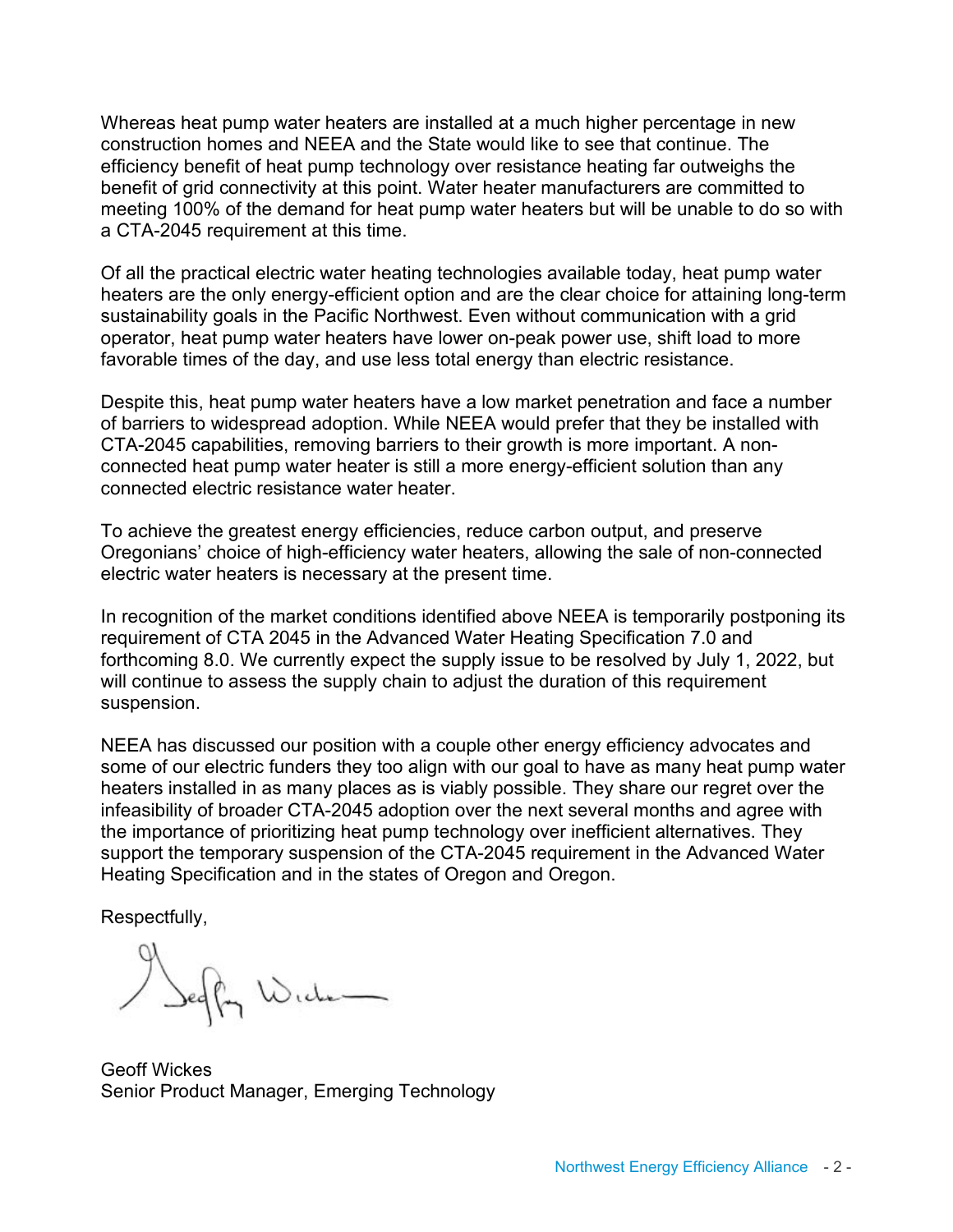

Portland General Electric 121 SW Salmon Street . Portland, OR 97204 portlandgeneral.com

October 26, 2021

Dear Wendy Simons:

Portland General Electric (PGE) respectfully submits the following comments on the Oregon Department of Energy's draft rules to implement House Bill 2062, regarding updated appliance energy efficiency standards.

PGE is an Oregon electric utility serving a population of approximately 1.9 million people in 51 cities in the Willamette Valley. PGE is committed to Oregon's clean energy future and was excited to be part of a broad coalition supporting the passage of HB 2021 establishing an electric sector decarbonization framework. In line with our own climate goals and now HB 2021, we will reduce the greenhouse gas emissions from power served to customers by at least 80% by 2030 and 100% by 2040.

Foundational to achieving these greenhouse gas reduction targets is a modern, flexible, and smart grid that is capable of efficiently integrating variable renewable resources while keeping the system reliable and affordable. Demand response and flexible loads, enabled by grid-connected appliances, are essential to maximizing renewable resources. They enable PGE, the grid operator, to use wind and solar resources when they are available, and to shift electricity demand when they are not through customer participation in demand response programs. Specifically, grid-connected water heaters present a particularly promising load for balancing and integration purposes.

PGE is committed to the adoption of electric grid connectivity technology in water heating, and we support the requirement of CTA-2045 communication port in both electric resistance and electric heat pump water heaters. PGE has made significant investments in an industry-leading deployment of gridconnected water heaters and we are planning additional investments in support of our strategy to reach our 2030 and 2040 greenhouse gas reduction targets. Unfortunately, an unforeseen and insurmountable industry-wide shortage of the components necessary to produce CTA-2045-equipped electric water heaters makes it impossible for water heater manufacturers to both comply with the current rule and meet the water heating needs of Oregonians. These supply chain issues are due to COVID-19-related challenges that are affecting all aspects of our economy.

We share the regret expressed in NEEA's comments over the infeasibility of broader CTA-2045 adoption over the next several months. Therefore, PGE supports a temporary, limited-term suspension of ODOE's enforcement of the CTA-2045 requirement for both electric resistance and electric heat pump water heaters. We also support the temporary suspension of the CTA-2045 requirement in NEEA's Advanced Water Heating Specification 7.0 and forthcoming 8.0 and consistency between the states of Oregon and Washington. NEEA currently expects the supply issue to be resolved by July 1, 2022, and PGE will continue to assess the supply chain with them.

Thank you for your consideration of our comments.

Sincerely,

 $\lambda - R$ chillo

Sunny Radcliffe Director, Government Affairs and Environmental Policy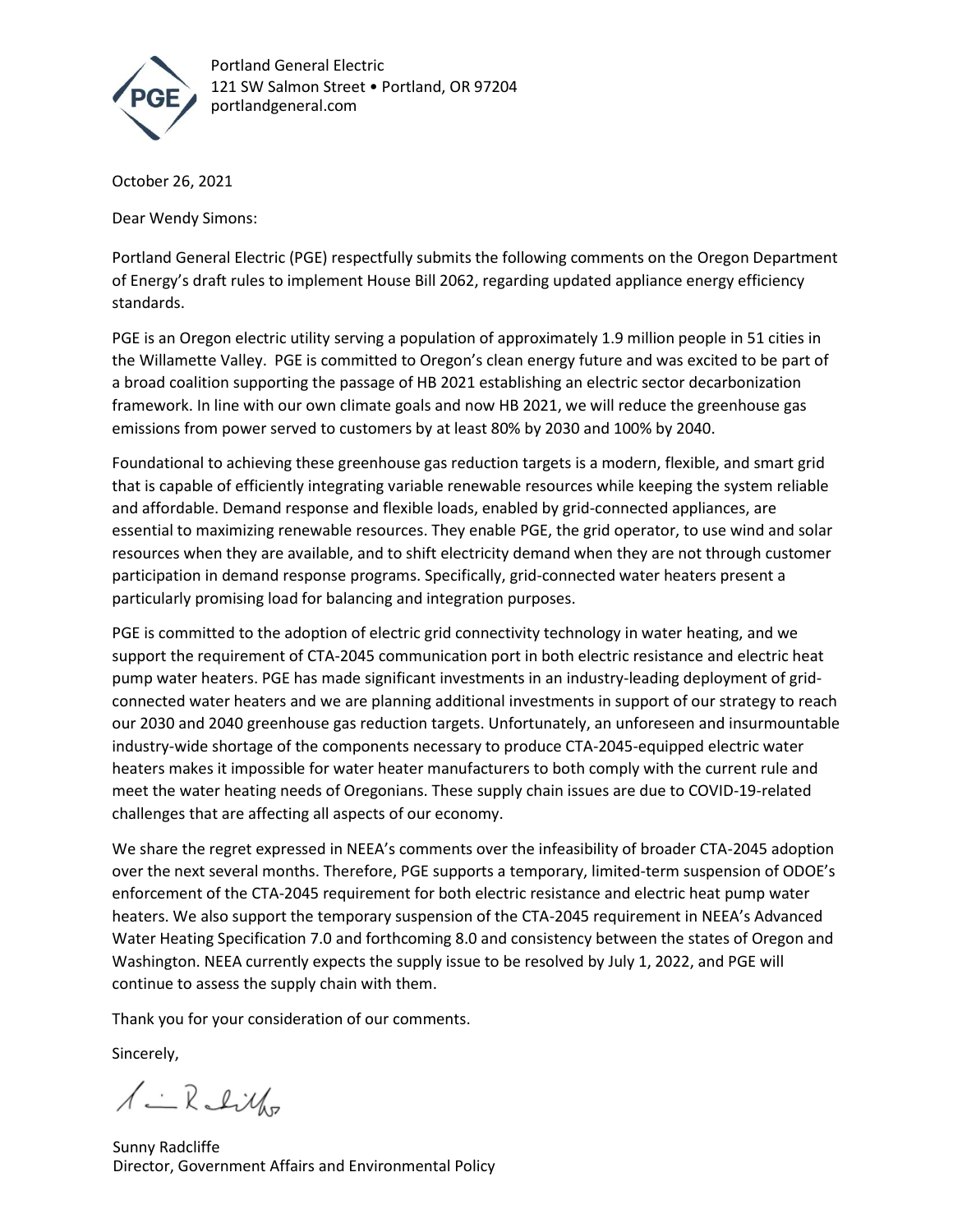

October 26, 2021

Ms. Wendy Simons, Rulemaking Coordinator Oregon Department of Energy 550 Capitol St. NE, 1st Floor Salem, OR 97301

E-mail: wendy.simons@energy.oregon.gov

RE: HB 2062 Energy Efficiency Standards Rules Public Hearing: Electric Storage Water **Heaters** 

Dear Ms. Simons

Rheem Manufacturing Company ("Rheem") submits the following comments regarding the public proceeding for House Bill 2062 specifically concerning electric storage water heaters.

Rheem is an industry leader in total heating, cooling, refrigeration and water heating solutions and one of the few global brands with product offerings covering residential and commercial heating, cooling, conventional and hybrid storage water heaters, tankless water heaters, solar water heating systems, pool and spa heaters, commercial boilers, residential hydronic and geothermal systems, commercial refrigeration products, indoor air quality accessories, and replacement parts for all categories. Rheem is headquartered in Atlanta, Georgia, and has U.S. based manufacturing facilities in Alabama, Arkansas, California, Connecticut, and North Carolina.

Rheem supports the State of Oregon rule to equip electric resistance and heat pump storage water heaters with modular demand response communications port compliant with CTA-2045-A. While Rheem has made significant investments to meet the January 1, 2022 effective date, we are challenged with supply shortages of electronic components to produce electric water heaters compliant with the CTA-2045-A standard. Given the COVID-19 disruptions in the economy, global supply challenges for such components are likely to continue for the next several months well beyond the above effective date.

Given this situation, Rheem supports a temporarily suspension of the requirements which are needed to help ensure continued industry wide supply of electric storage water heating equipment. Rheem agrees with the comments submitted by Northwest Energy Efficiency Alliance (NEEA) and supports, at a minimum, a temporary suspension of requirements for both electric resistance and heat pump storage water

INTEGRATED HOME COMFORT